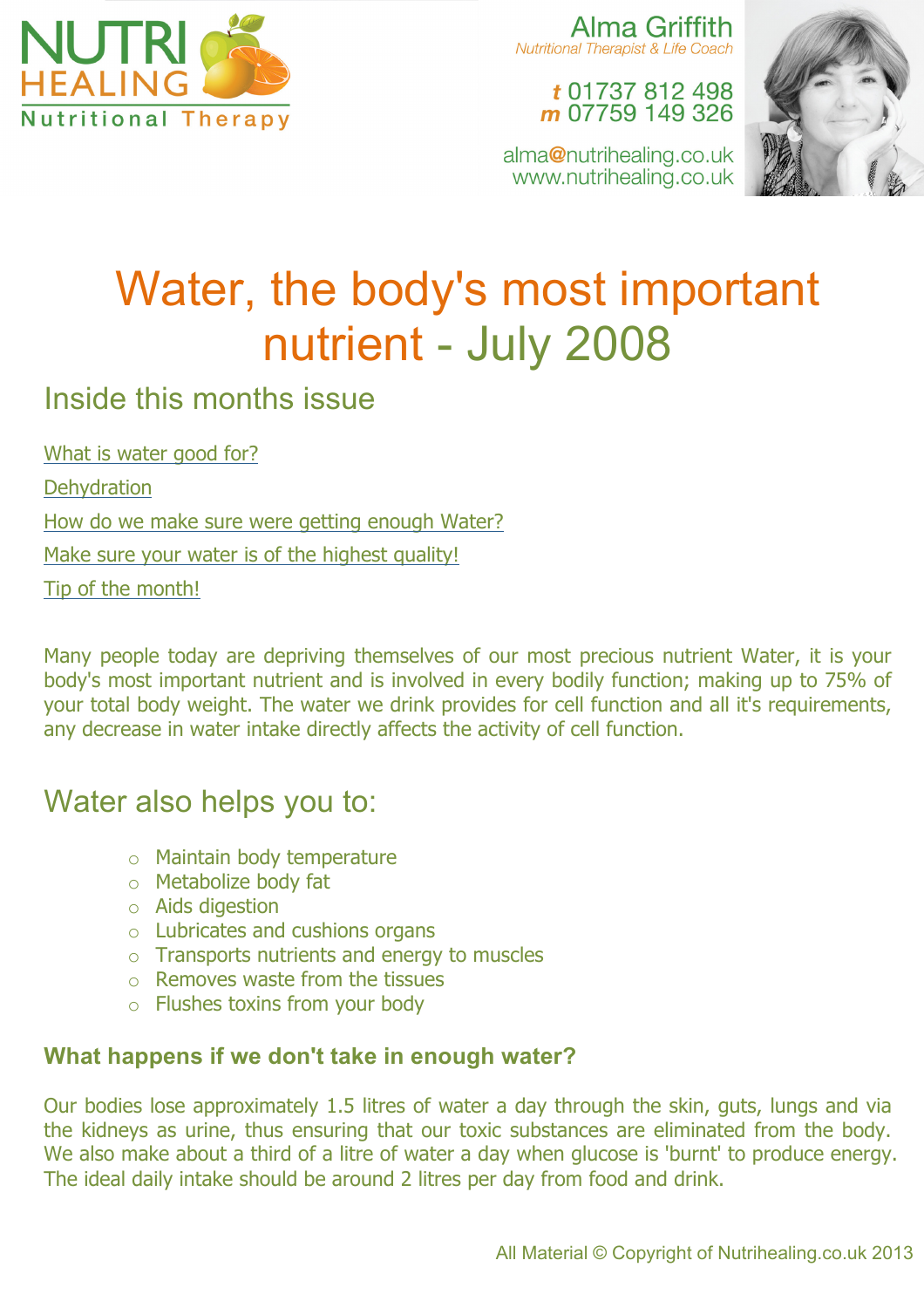Failure to take in enough water results in dehydration, which can be a mild or serious problem.

Dehydration is the loss of body fluids that can occur because of diarrhea, vomiting, heavy sweating, fever, not drinking enough fluids, drinking too much caffeine & alcohol and over exposure to the sun. Without these essential fluids, our bodies cannot function properly.

### **Mild dehydration**

The symptoms are:

- o Reduced alertness
- o Reduced concentration
- o Slower reaction times
- o Tiredness
- o Headaches
- o Feelings of nausea.

### **Severe dehydration**

As dehydration becomes more severe, so do the symptoms. Dry mouth, feeling of 'thirst', dizziness and physical weakness will start to set in.

Check the veins around your wrist if they are hard to find visually through the skin and they look like threads instead of being plump & full, then chances are you are dehydrated.

Check your urine - it should be pale yellow in colour - if it is dark, with a strong odour and a decrease in volume, then you are dehydrated.

If fluid balance is not improved the person will have progressive problems with:

#### **Cardiovascular**

Your body will react by pulling water from other places including the blood. This causes the closing of some smaller vessels (capillaries), making your blood thicker, more susceptible to clotting and harder to pump through your system. This can have serious implications such as hypertension, high cholesterol and heart disease.

#### **Kidney function**

One of the kidney's most important roles is to make sure the body has the right amount of salt and fluids. The body is constantly losing water in the urine, stools and by evaporation from the skin and lungs. If the kidneys sense that you are losing too much fluid, they will do what they can to minimize the loss by retaining as much salt and water as they can. Decrease in volume of urine, becoming dark and concentrated with a strong odour.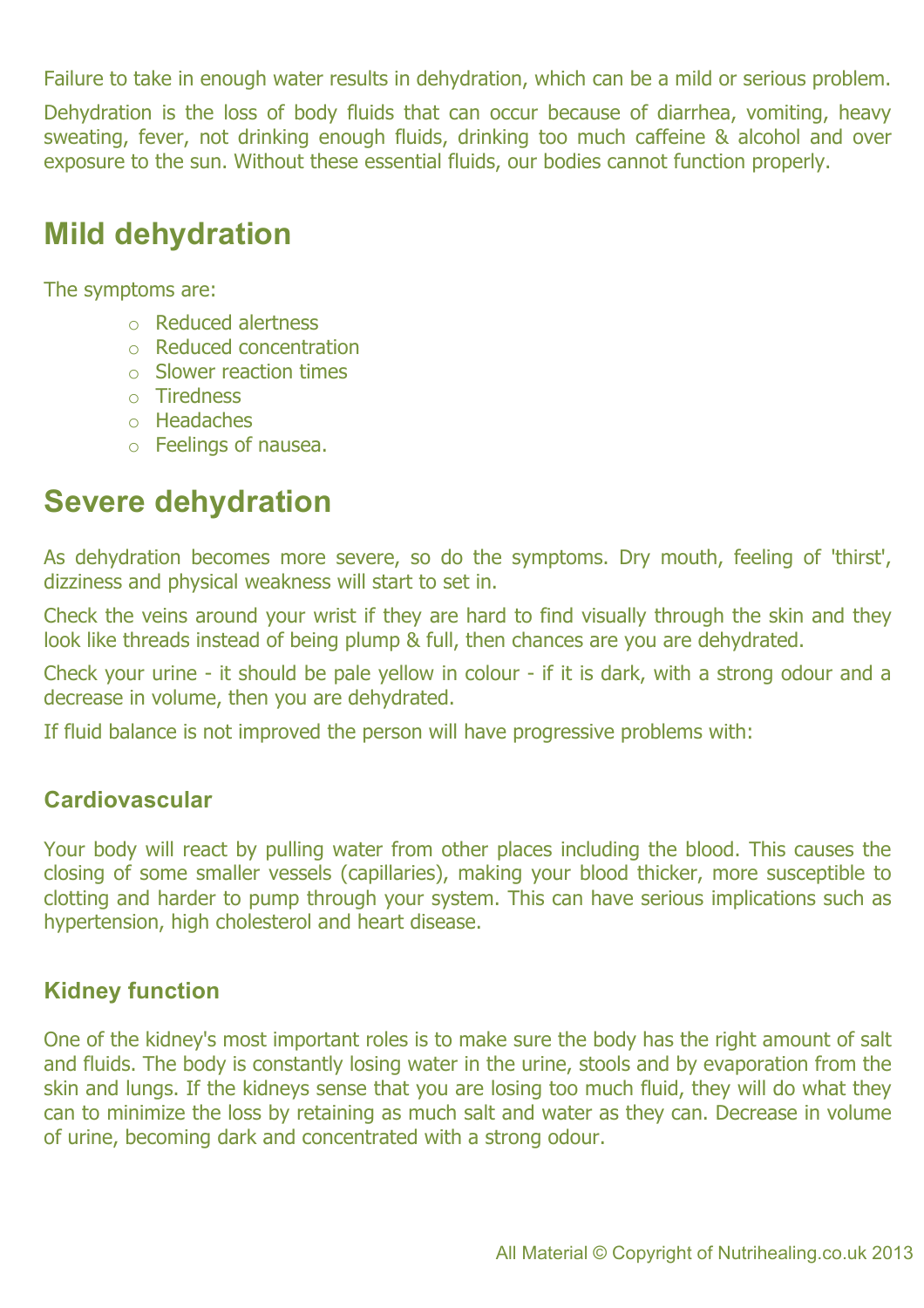### **How do we make sure were getting enough Water?**

Daily intake of water should be at least 2 litres a day or 8 glasses (tumble size).

There are 3 ways water is utilised by the body:

#### **Food we eat**

Fruit & vegetables consist of around 90% water; they supply it in a form that is easy for the body to use and at the same time providing the body with essential vitamins and minerals.

Example - 4 pieces of fruit and 4 servings of vegetables amount to 1.1kg providing a litre of water.

#### **Fluid we drink**

In the form of: water, herbal or fruit teas and diluted fresh juices.

Avoid - Alcohol, Tea, Coffee, and fizzy drinks these contain caffeine which is a diuretic.

Diuretic's force out water from the body along with essential nutrients, so you actually lose more water!

#### **Through 'glucose metabolism'**

Remember a third of a litre of water is produced when glucose is burnt to produce energy.

### **Make sure your water is of the highest quality!**

Although tap water provides us with calcium it also contains significant levels of chlorine, nitrates, pesticides, hormones, lead and aluminum to name a few. Concerns over pollutants in water have led many people to switch to bottled or filtered water.

Filtered water such as Brita will filter out some of these pollutants, bottled water a few more. However bottled water is expensive and not good for the environment. Plastic bottles also contain chemicals called phlates substances used to soften plastics, these chemicals are hormone-disrupting called 'xenoestrogens'. When the water in these bottles is exposed to sunlight, then these chemicals can leach out into your water, so avoid drinking water that has been left in the sun!

Alternatively you could opt for a reversed osmosis system, which removes all contaminants and provides you with pure drinking water.